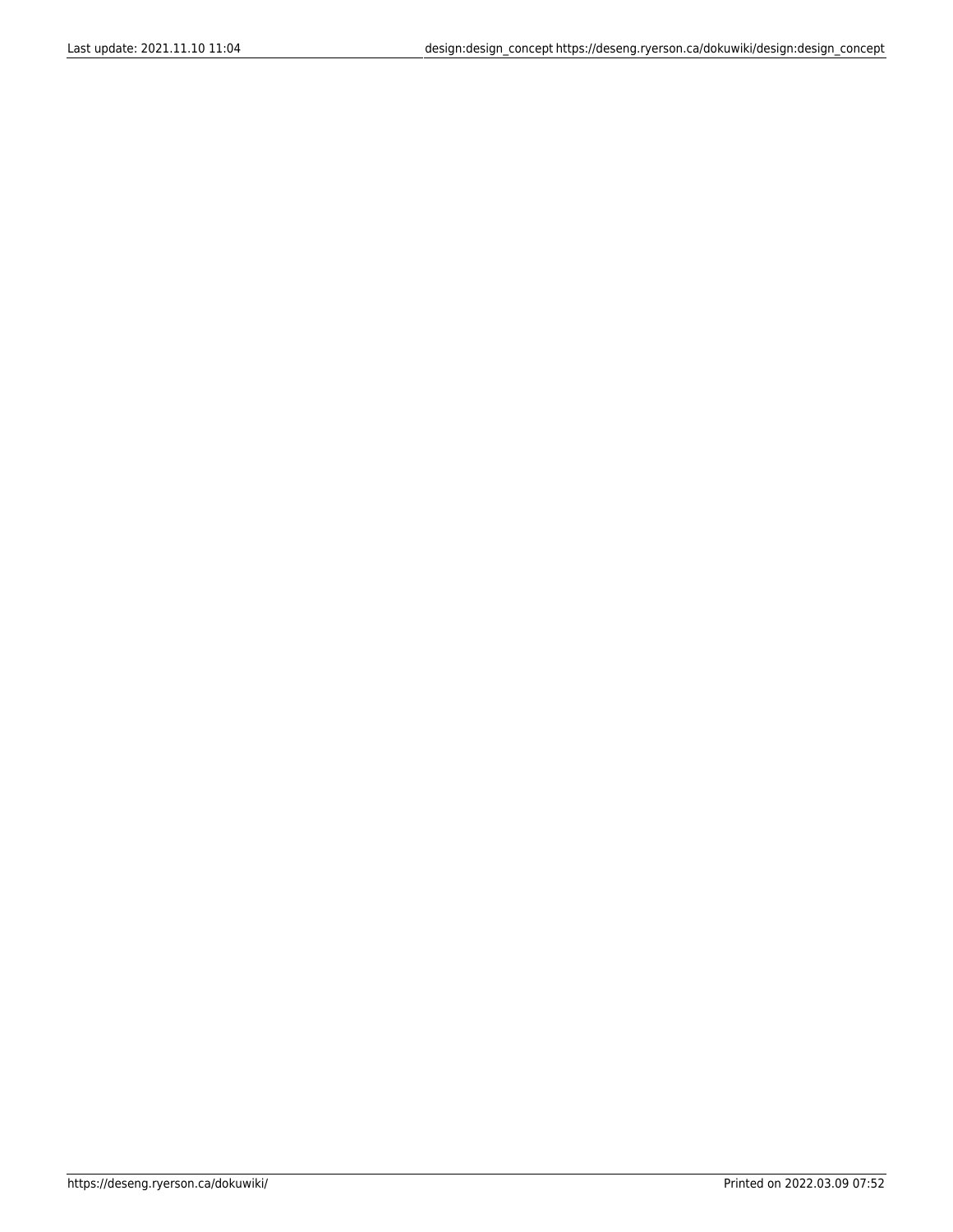# **Design Concept**

A design concept is a collection of embodiments that completely cover all the requirements of a design situation.

## <span id="page-2-0"></span>**What is a design concept?**

A design concept is a combination of [embodiments](https://deseng.ryerson.ca/dokuwiki/design:embodiment) that have been integrated into a coherent whole such that every [system](https://deseng.ryerson.ca/dokuwiki/design:system) is contributing to the fulfillment of the [requirements](https://deseng.ryerson.ca/dokuwiki/design:requirement).

- Embodiments are like building blocks used to construct a variety of different overall concepts for interventions, only one of which will eventually be the team's concept.
- Embodiments cover only some of the requirements; a concept must cover all the requirements.

By definition, concepts are quite vague.

- You will not know the precise shape, mass, behaviour, colour, etc. of a design when it is still in the conceptual stage.
- But you will know the principles and technologies that are needed to eventually implement a suitable design intervention.

Design concepts are often described graphically with a sketch. Here are some sample design concept sketches.

Notice how different they are from one another.

- Some are much more polished than others, but they're all equally valid as design concepts.
- The sketches themselves are relatively meaningless on their own.
- They become significant when all the other information about the design (the [PRS](https://deseng.ryerson.ca/dokuwiki/design:prs), [PAS,](https://deseng.ryerson.ca/dokuwiki/design:pas) etc.) is available; the design concept stitches all this information together setting a direction for a final design intervention.

Just because many design concepts are rendered as having shape doesn't mean the final intervention's shape must be the same. Even at this stage, the structure of the design must submit to the needs of

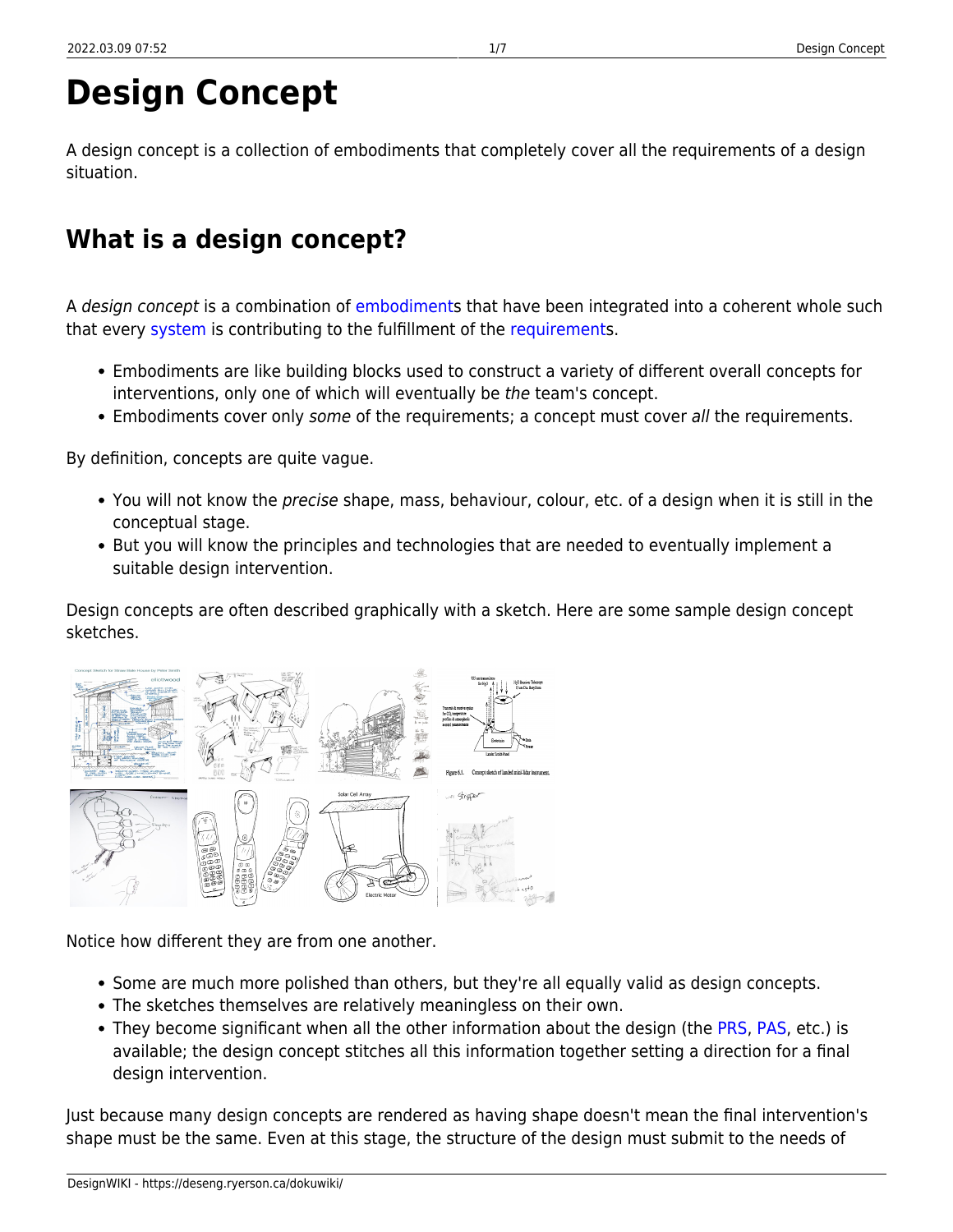behaviour and function, and will change to ensure behaviours and functions are available in the best possible ways.

Design of complex interventions is a process of gradually seeking out the best of very many possible design interventions.

- It is easier, faster, and cheaper to develop and evaluate design concepts than it is to develop and evaluate many different fully detailed designs.
- Even though concepts are vague, it is possible to distinguish between those that are likely to be suitable and those that are likely to be unsuitable.
- The number of unsuitable designs is almost always much, much larger than the number of suitable designs, so even a qualitative assessment - based on concepts rather than fully detailed designs is more effective and efficient at zeroing in on the "best" designs in the long run.

## <span id="page-3-0"></span>**How do we develop design concepts?**

A [morphological chart](https://deseng.ryerson.ca/dokuwiki/design:morphological_chart) implies a large number of overall concepts. We call the set of all these concepts a design space.

Our job at this point in the [design roadmap](https://deseng.ryerson.ca/dokuwiki/design:design_roadmap) is to try to find the best concept in the whole space. This is usually an intractable task.

There are many ways to manage the complexity of exploring a design space. To keep things simple in this course, we will follow only one process, described below.

> **Remember:** As you work on your concepts, you may find there are unanswered questions about the [design brief](https://deseng.ryerson.ca/dokuwiki/design:design_brief) or your [goals](https://deseng.ryerson.ca/dokuwiki/design:situation_scan#goals) that require doing further research.

If this happens, it's vital that you document that research in your [situation scan.](https://deseng.ryerson.ca/dokuwiki/design:situation_scan)

### <span id="page-3-3"></span><span id="page-3-1"></span>**Step 1: Select preliminary concepts**

The goal of this step is to identify a few concepts from the [morphological chart](https://deseng.ryerson.ca/dokuwiki/design:morphological_chart) (MC) that a team believes are likely to be reasonable places to begin developing a full intervention.

Each team member will:

- Review the [Persona](https://deseng.ryerson.ca/dokuwiki/design:persona) and [SUC](https://deseng.ryerson.ca/dokuwiki/design:suc) for which they are responsible.
- Select from the MC embodiments that are "best" for their Persona situated in the SUC. You can only pick **one** embodiment from each row of the MC.
- Combine those embodiments into a single overall concept.
- <span id="page-3-2"></span>Document the preliminary concept and the justification for the selection of embodiments.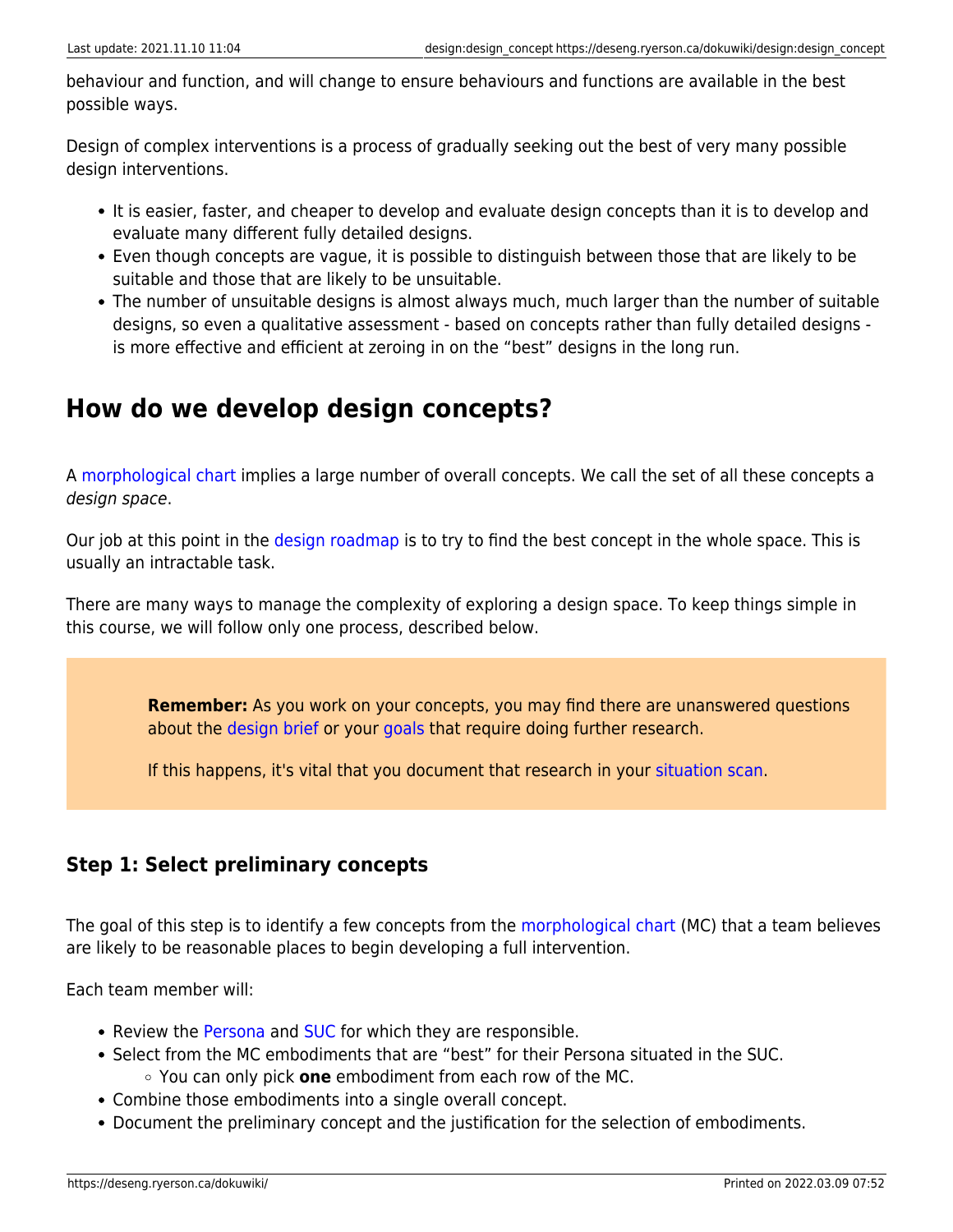## <span id="page-4-0"></span>**Step 2: Refine preliminary concepts**

Refining you concept involves two tasks: identifying interaction errors, and updating the concept to correct the interaction errors.

**This step must be performed at least twice.** That is, each team member with identify some interaction errors, then update their concept, then search for more interaction errors, then update their concept again.

#### <span id="page-4-1"></span>**Identify interaction errors**

Given a concept per team member (from Step 1, above), then next step is to refine that concept by thinking about how the product will be used by a given Persona in a given SUC, and looking for [interaction errors](https://deseng.ryerson.ca/dokuwiki/design:interaction_error) (IEs) between the concept and the users.

This step is done individually, each team member working on their own concept.

Think of watching a movie in which your Persona is using your concept in your SUC. Don't forget to consider the setup and put-away stages that precede and follow the actual use of the concept.

- Watch every single thing your Persona is doing.
- Think also of any co-users or other people in the SUC who may distract or otherwise influence your Persona.
- Consider each interaction the Persona has with the concept.
- What kind of mismatch might occur in that interaction?

The mismatches you identify are IEs. Document each one. Identify at least two or three distinct IEs throughout the "movie" of your concept's usage. Read more about [interaction error](https://deseng.ryerson.ca/dokuwiki/design:interaction_error)s.

- You should be able to find many IEs for a preliminary product.
- We do **not** expect you to find **all** of them.
- We **do** expect you to find significant ones throughout the entire usage.
- By showing you can find varied, representative, and significant IEs, you are demonstrating sufficient mastery for scholastic purposes. Finding IEs that are not sufficiently varied, not representative of all steps of usage, or not significant is indicative of insufficient mastery.

#### <span id="page-4-2"></span>**Update the concept**

Now, given the interaction errors, modify your concept to address those errors. Remember, an IE is always an error on the product's side of an [HMIL.](https://deseng.ryerson.ca/dokuwiki/design:hmil)

IEs will arise from mismatches between what one or more of your embodiments can do, and what users expect.

You cannot change humans, so you cannot change your target users or expect them to behave differently than they otherwise would.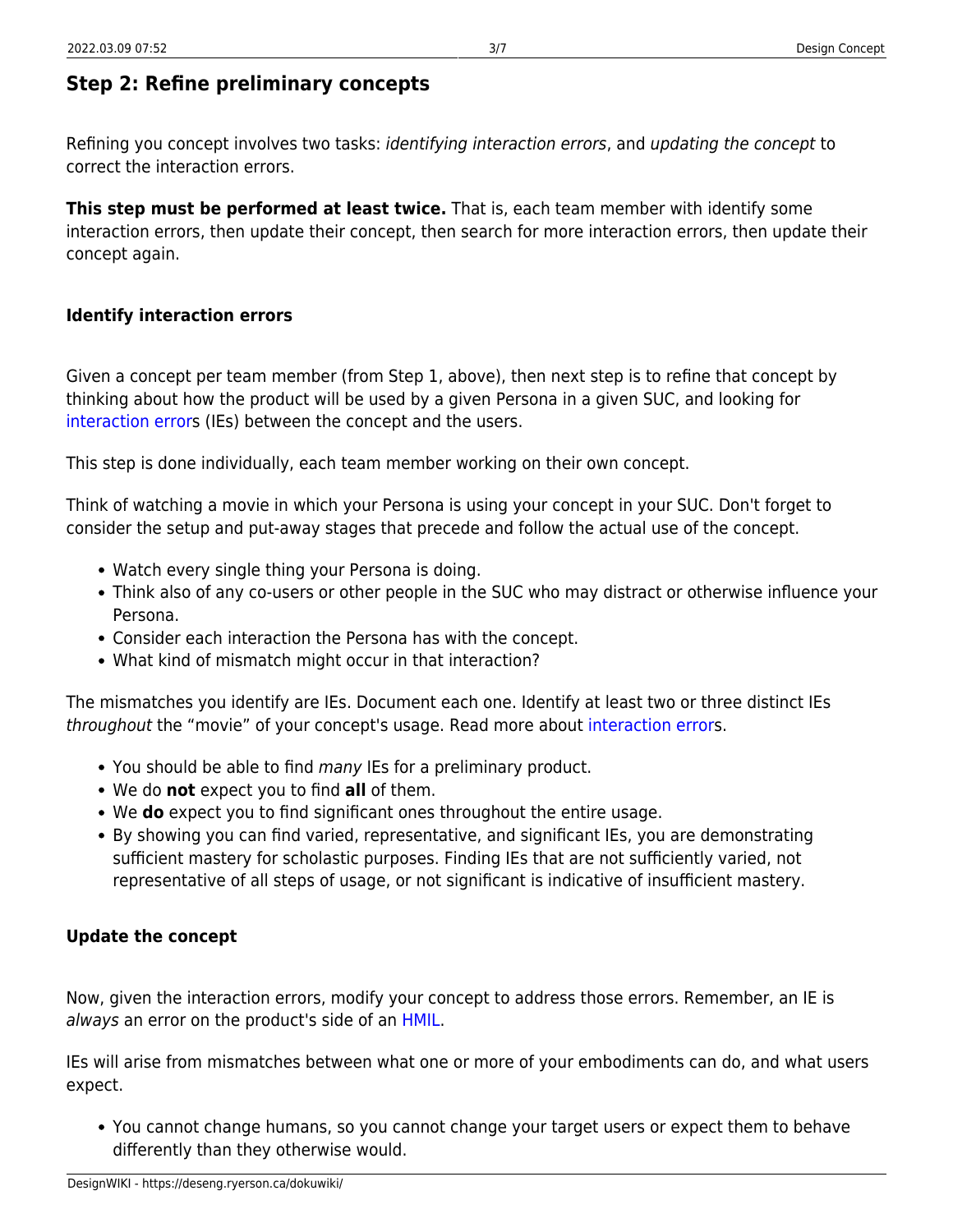• Instead, you must change how embodiments work to interact better with the users.

This can be done in two ways.

#### **Option A: Adjust an embodiment**

You can change position, orientation, general size, general shape, weight, texture, or any other attribute of the embodiment.

#### **Example 1: Designing a way to dispense food and drink, including coffee, on aircraft.**

- Your original concept places a coffee maker, including a rather large tank of hot water, at the top of a cart. You did this to prevent the flight attendants from having to bend repeatedly to reach a coffee maker positioned low on the cart.
- You subsequently identify an IE: the most ergonomic location of handles to push the cart is such that the resulting forces may cause the cart to tip over because of the heavy water tank at the top of the cart.
- You revise the coffee system so that the hot water tank is located at the bottom of the cart while the coffee dispensing subsystem remains at the top of the cart. This changes the weight distribution and improves stability without adversely affecting the ability of flight attendants to reach for coffee easily.

What else might you have done to improve the concept?

#### **Example 2: Designing a food blending system.**

- Your original concept includes buttons to select the speed/mode of operation of the device. The buttons are positioned such that an elderly person can easily press the correct button.
- You subsequently identify an IE: an elderly female user is preparing smoothies for their grandchildren (co-users), but the grandchildren are nagging the grandmother, distracting her. You realize you had not considered a distracted user when you arranged the buttons.
- You revise the size and separation of the buttons to decrease the chances of a distracted user pushing the wrong button.

What else might you have done to improve the concept?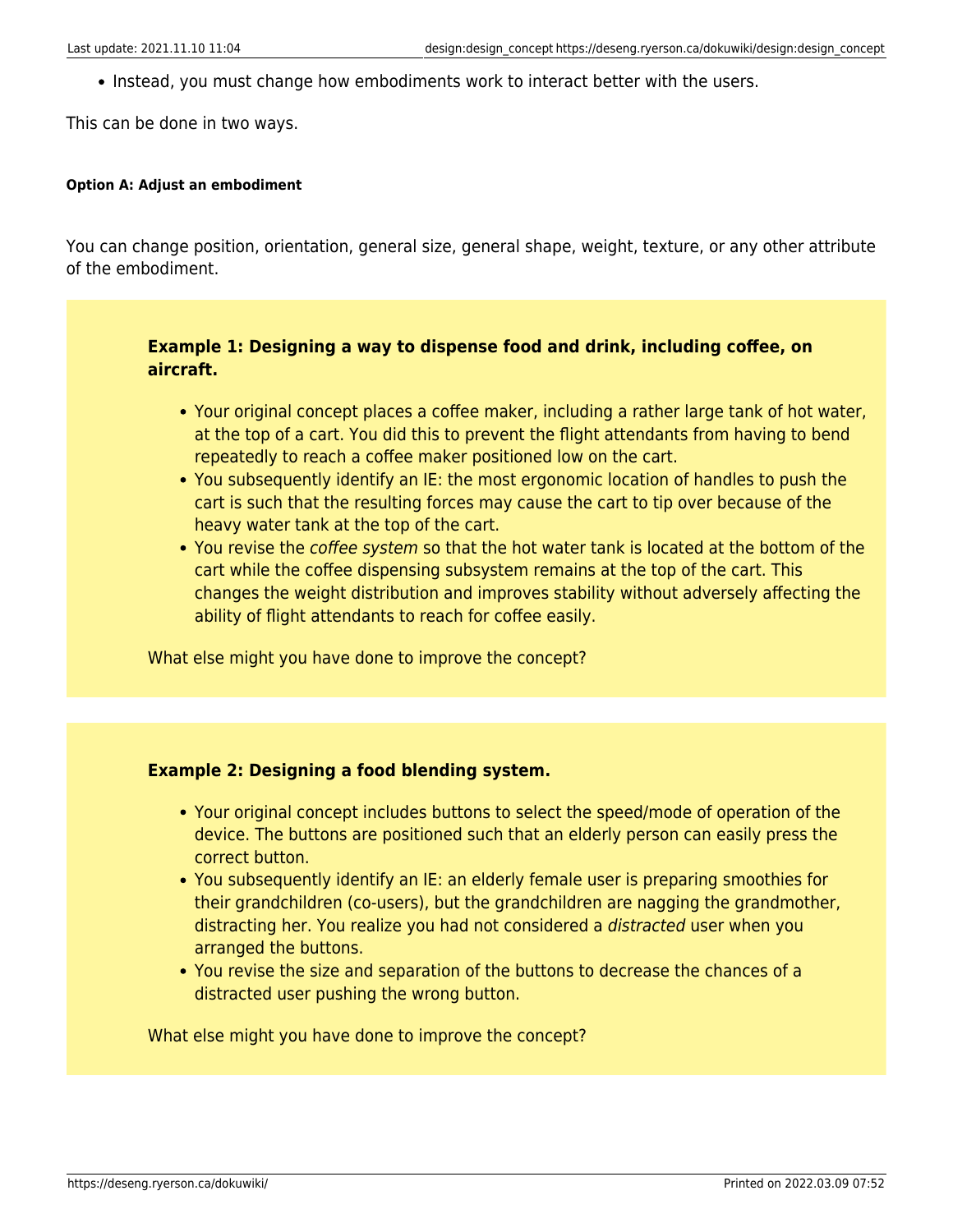#### **Option B: Replace an embodiment**

You may not find any way to alter an embodiment to correct for an IE. In that case, go back to your team's [morphological chart](https://deseng.ryerson.ca/dokuwiki/design:morphological_chart) and look through the alternative embodiments for the system in question. Select another embodiment and reconstruct your concept to include the new embodiment that you believe will address the IE in question.

#### **Important notes**

You may conceive of a new embodiment that had eluded you during the [ideation](https://deseng.ryerson.ca/dokuwiki/design:ideation) step. If this happens:

- Review the new embodiment with your team.
- If everyone agrees that it's a good embodiment, add it to the [morphological chart](https://deseng.ryerson.ca/dokuwiki/design:morphological_chart) and document the addition, paying particular note of the circumstances by which you conceived of it.
	- Documenting "acts of creativity" in real life is important for matters of intellectual property.
	- $\circ$  Adding the new embodiment to the MC makes it available to your teammates as well.

### <span id="page-6-1"></span><span id="page-6-0"></span>**Step 3: Integrate preliminary concepts**

For this step, all students are expected to study a [22-minute video of a "Deep Dive"](https://www.youtube.com/watch?v=izjhx17NuSE) design by [IDEO.](https://www.ideo.com/) In particular, pay attention the part of the video about how the individual concepts were combined.

Once all team members have performed two iterations of refinement on their individual concepts, the team will work together to create a single concept embodying the best features of all the individual ones.

The goal is to create a single concept that can satisfy the needs of **all** the Personas in **all** the SUCs.

If you've executed all the steps properly, then all the concepts will satisfy the [requirement](https://deseng.ryerson.ca/dokuwiki/design:requirement)s of your project. In that case, combining the concepts should be relatively easy.

It is generally easier to combine two concepts for, say, small commuter aircraft than it is to combine a concept for a small commuter aircraft with a concept for a 500-person trans-Pacific airliner.

Here's how to execute this step:

- 1. Hold a meeting with your team.
- 2. Share all the individual concepts with all team members.  $\circ$  Be sure to include which Persona and which SUC are attached to the concept.
- 3. For each individual concept in turn, collaboratively decide what the key features of the concept are that are most relevant to the Persona in the SUC.
	- $\circ$  The team member who developed the concept under discussion should be considered the "expert" on that concept, and should be expected to respond cogently to questions about why particular [embodiments](https://deseng.ryerson.ca/dokuwiki/design:embodiment), shapes, sizes, materials, textures, etc. were chosen.
- 4. Collect the key features into a single list. These are the features that need to appear in your final concept.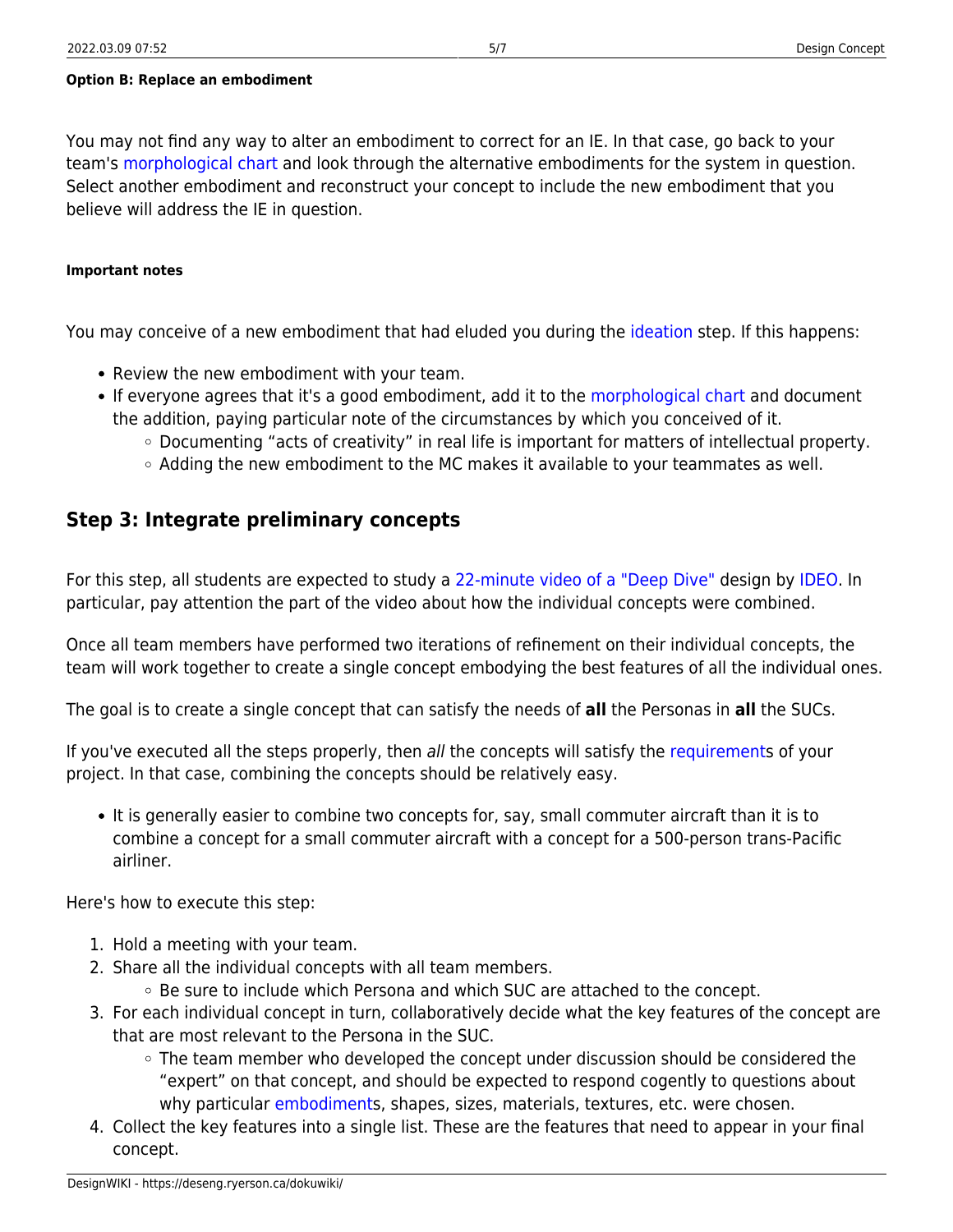- Check the list of features for duplicates or for features that conflict with one another for some reason (e.g., power requirements, size or capacity, etc.). The team needs to remove duplicates and resolve conflicts.
- 5. Collaboratively formulate a single concept that embodies all the features in the list. This is your final concept.
	- This final concept must (a) satisfy all the requirements, and (b) satisfy the needs of all the Personas in their respective SUCs.

#### **Important notes**

- You may find you are unable to integrate the individual concepts due to some incompatibility that only became evident once individual concepts were compared.
	- $\circ$  In this case, you will have to figure out what embodiments are responsible for the incompatibility and use the techniques in [Step 2,](#page-3-2) above, to fix the incompatibility.
- You may end up with a final concept that looks nothing like any of the individual concepts. This is not a problem.
	- $\circ$  Example: modern smartphones emerged from the combination of the [PDA](https://en.wikipedia.org/wiki/Personal_digital_assistant) and the [mobile](https://en.wikipedia.org/wiki/Mobile_phone) [phone](https://en.wikipedia.org/wiki/Mobile_phone), yet smartphones really don't look like either.

### <span id="page-7-2"></span><span id="page-7-0"></span>**Step 4: Build usage scenarios of final concept**

Given a final design concept, each team will develop a single [usage scenario](https://deseng.ryerson.ca/dokuwiki/design:usage_scenario) describing the "ideal" way that a generic user ought to use the product represented in the design. See the page on [usage scenarios](https://deseng.ryerson.ca/dokuwiki/design:usage_scenario) for details.

A reasonable metaphor for the usage scenario is that of a visual "instruction manual" for the product. The usage scenario will provide a baseline of use for subsequent analysis (see below).

### <span id="page-7-3"></span><span id="page-7-1"></span>**Step 5: Refine final concept**

This step is similar to [Step 2,](#page-3-2) except that now you all work collaboratively in your teams to refine the final concept.

Specifically:

- 1. Working together, look for several [interaction error](https://deseng.ryerson.ca/dokuwiki/design:interaction_error)s in your final concept by analyzing the [usage](https://deseng.ryerson.ca/dokuwiki/design:usage_scenario) [scenario](https://deseng.ryerson.ca/dokuwiki/design:usage_scenario) from the point of view of each [Persona.](https://deseng.ryerson.ca/dokuwiki/design:persona)
- 2. Working together, look for ways to address the interaction errors of the final concept to improve the concept.

Remember to document the interaction errors you identify in this step just as you did in Step 2.